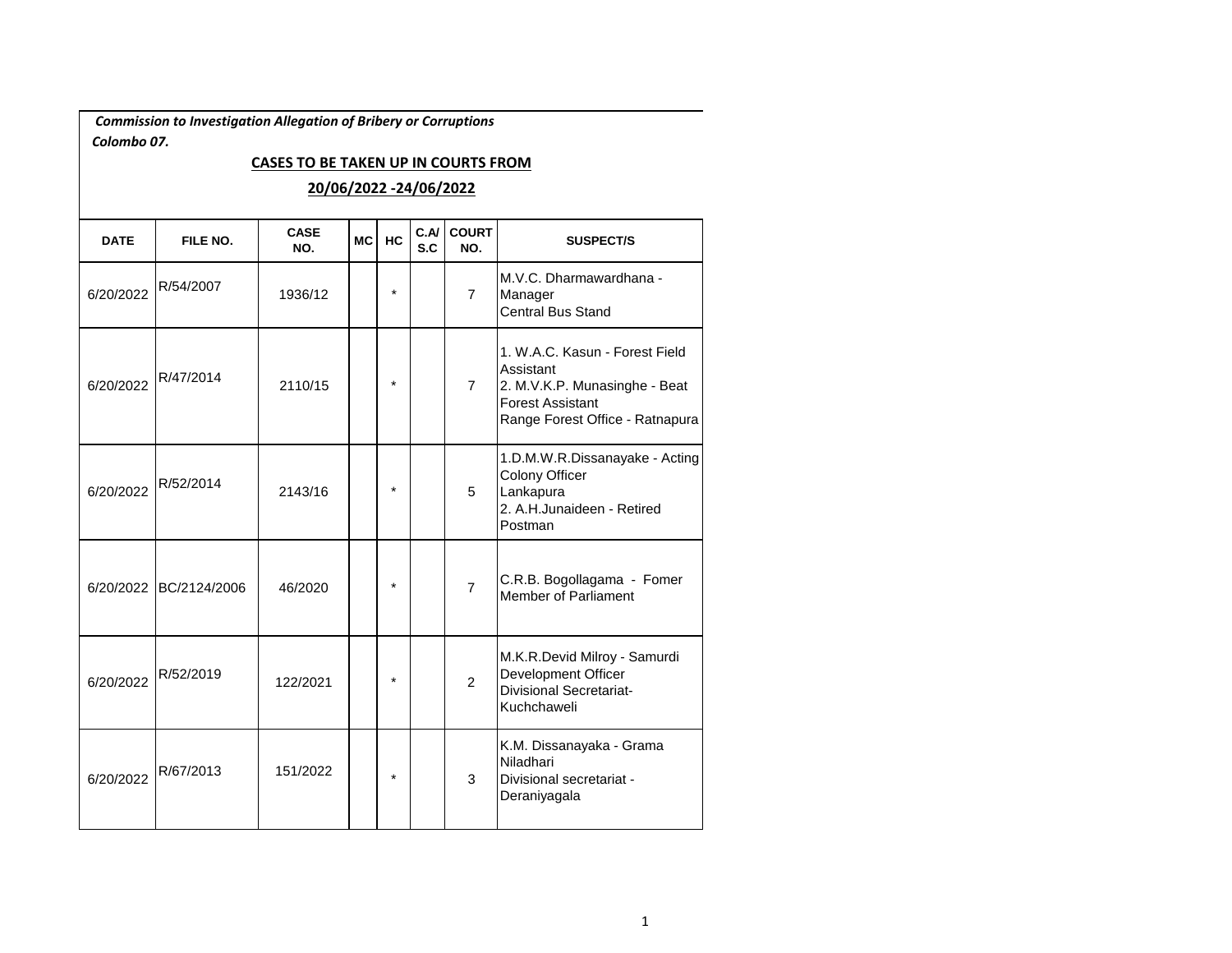| <b>DATE</b> | FILE NO. | CASE<br>NO. | <b>MC</b> | HC | <u>_</u><br>้ จ.บ | C.A/ COURT<br>NO. | <b>SUSPECT/S</b> |
|-------------|----------|-------------|-----------|----|-------------------|-------------------|------------------|
|-------------|----------|-------------|-----------|----|-------------------|-------------------|------------------|

| <b>DATE</b> | FILE NO.                  | <b>CASE</b><br>NO. | <b>MC</b> | <b>HC</b> | C.A<br>S.C | <b>COURT</b><br>NO.    | <b>SUSPECT/S</b>                                                       |
|-------------|---------------------------|--------------------|-----------|-----------|------------|------------------------|------------------------------------------------------------------------|
| 6/21/2022   | A/25/2002<br>BC/1755/2002 | 1522/04            |           | $\star$   |            | $\boldsymbol{\Lambda}$ | S.D. Nelson - Captain<br><b>SL Army</b>                                |
|             | 6/21/2022 BC/3257/2015    | 30/2019            |           | $\star$   |            | 4                      | B.A. Sujith Ganganatha - IP<br>Police station-Oddusudan                |
| 6/21/2022   | R/39/2019                 | 107/2021           |           | $\star$   |            |                        | A.E.M.Rathnathunga - PC<br>Police Station-Wilgomuwa                    |
|             | 6/21/2022 BC/3735/2007    | CA64/18<br>1794/09 |           |           | $\star$    |                        | M.V.C. Dharmawardhana -<br><b>Director Transport</b><br>CTB Maharagama |
| 6/21/2022   | R/60/2015                 | CA/HCC/149/2       |           |           | $\star$    |                        | C.C.Kariyawasam - Secretary<br>Pradeshiya sabha -<br>Yakkalamulla      |
| 6/21/2022   | R/62/2015                 | CPA67/2021         |           |           | $\star$    |                        | W.K.Katugampala - Excise<br>Major                                      |

| <b>DATE</b>         | FILE NO.  | <b>CASE</b><br>NO. | <b>MC</b> | HC.     | C.A/ I<br>S.C | <b>COURT</b><br>NO. | <b>SUSPECT/S</b>                                                                                                                    |
|---------------------|-----------|--------------------|-----------|---------|---------------|---------------------|-------------------------------------------------------------------------------------------------------------------------------------|
| 6/22/2022 R/80/2012 | R/79/2012 | 2020/14            |           | $\star$ |               |                     | 1. K.Y.V.S.K. Keselwatta - Wild<br>Life Officer<br>12. D.M.P.M. Madhusanka - Civil<br><b>Security Officer</b><br>Dept. of Wild Life |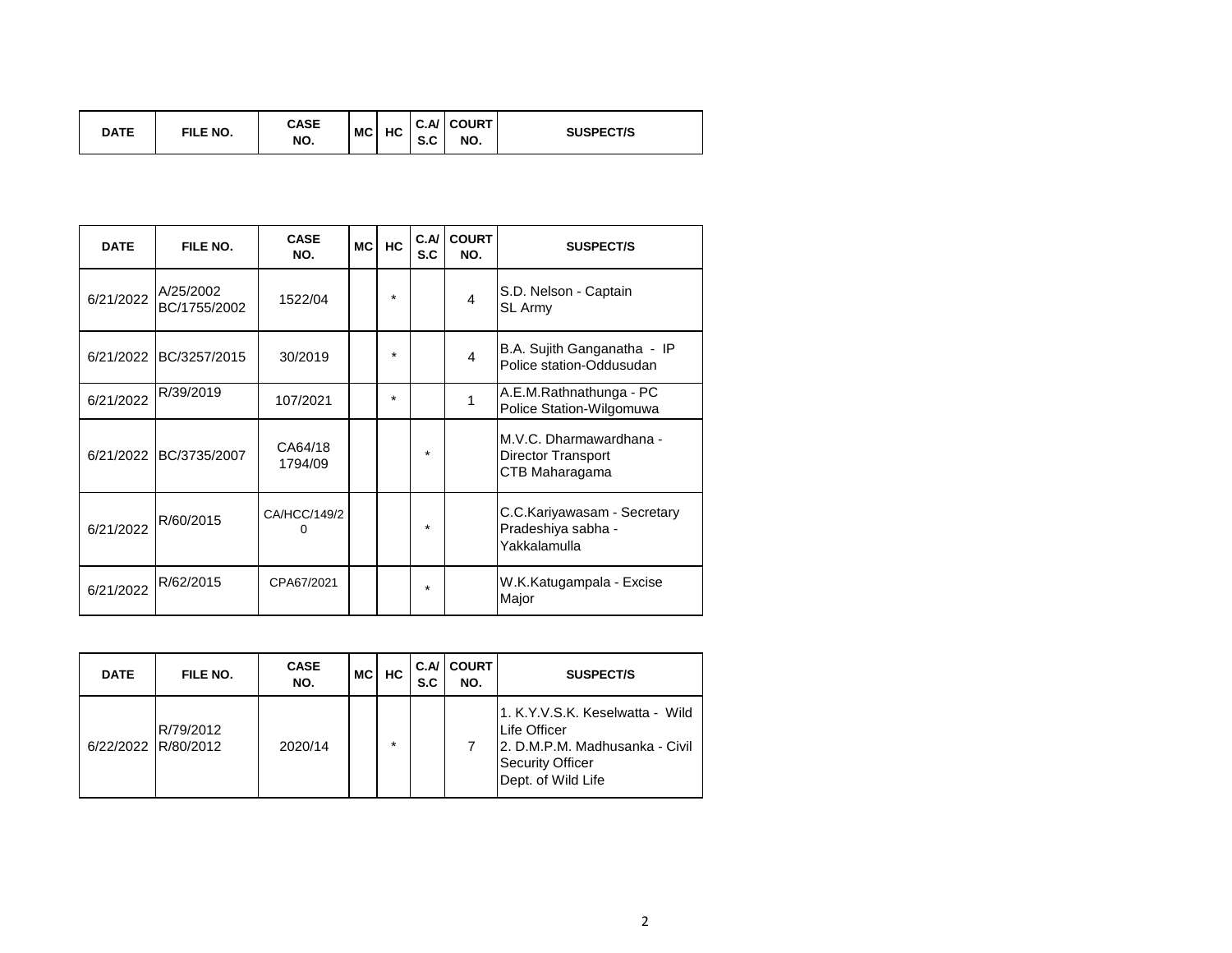| <b>DATE</b> | FILE NO.               | <b>CASE</b><br>NO. | МC | <b>HC</b> | C.A/<br>S.C | <b>COURT</b><br>NO. | <b>SUSPECT/S</b>                                                                                                                                                         |
|-------------|------------------------|--------------------|----|-----------|-------------|---------------------|--------------------------------------------------------------------------------------------------------------------------------------------------------------------------|
| 6/22/2022   | R/52/2014              | 2143/16            |    | $\star$   |             | 5                   | 1.D.M.W.R.Dissanayake - Acting<br>Colony Officer<br>Lankapura<br>2. A.H.Junaideen - Retired<br>Postman                                                                   |
| 6/22/2022   | BC/1649/2017           | 09/2019            |    | $\star$   |             | 5                   | P.G.C.Abeyraja Gamlath - ASP -<br><b>ASP'S Office Habarana</b>                                                                                                           |
| 6/22/2022   | BC/180/2018(C)         | 70/2020            |    | $\star$   |             | $\overline{7}$      | 01.S.Ravindra Karunanayake-<br>Former Minister Of Financial<br>Ministry<br>02.A.J.Aloysius-Director<br>Perpetual Capital Pvt Ltd                                         |
|             | 6/22/2022 BC/1390/2018 | 84/2021            |    | ÷         |             | $\overline{7}$      | W.Dharmasiri Fernando - PC<br>6679<br>4th Unit-Fraud Investigation<br><b>Bureau</b>                                                                                      |
| 6/22/2022   | R/27/2019              | 96/2021            |    |           |             | $\overline{4}$      | W.B.K.R.Kuamara Jayathilaka<br>Unit Manager<br>Mahaweli Authority -<br>Weherathanna                                                                                      |
| 6/22/2022   | R/03/2019              | 104/2021           |    | $\star$   |             | 6                   | W.G.Sisira Bandara - OIC-IP<br>Police Station-Kokkadichcholai                                                                                                            |
| 6/22/2022   | BC/719/2009            | 123/2021           |    | $\star$   |             | 3                   | 1.K.H. Indrani Jayasinghe-<br>Accountant-<br>Department Of Social Services<br>2.S.A.D.A.Jayanthi<br>Thilakarathna-Ass.Secretery<br>3.M.D.K.Jayamanna-Member of<br>Tender |
| 6/22/2022   | BC/2076/2016           | 161/2022           |    | $\star$   |             | 6                   | S.A.Wijitha Aruna Shantha-Civil                                                                                                                                          |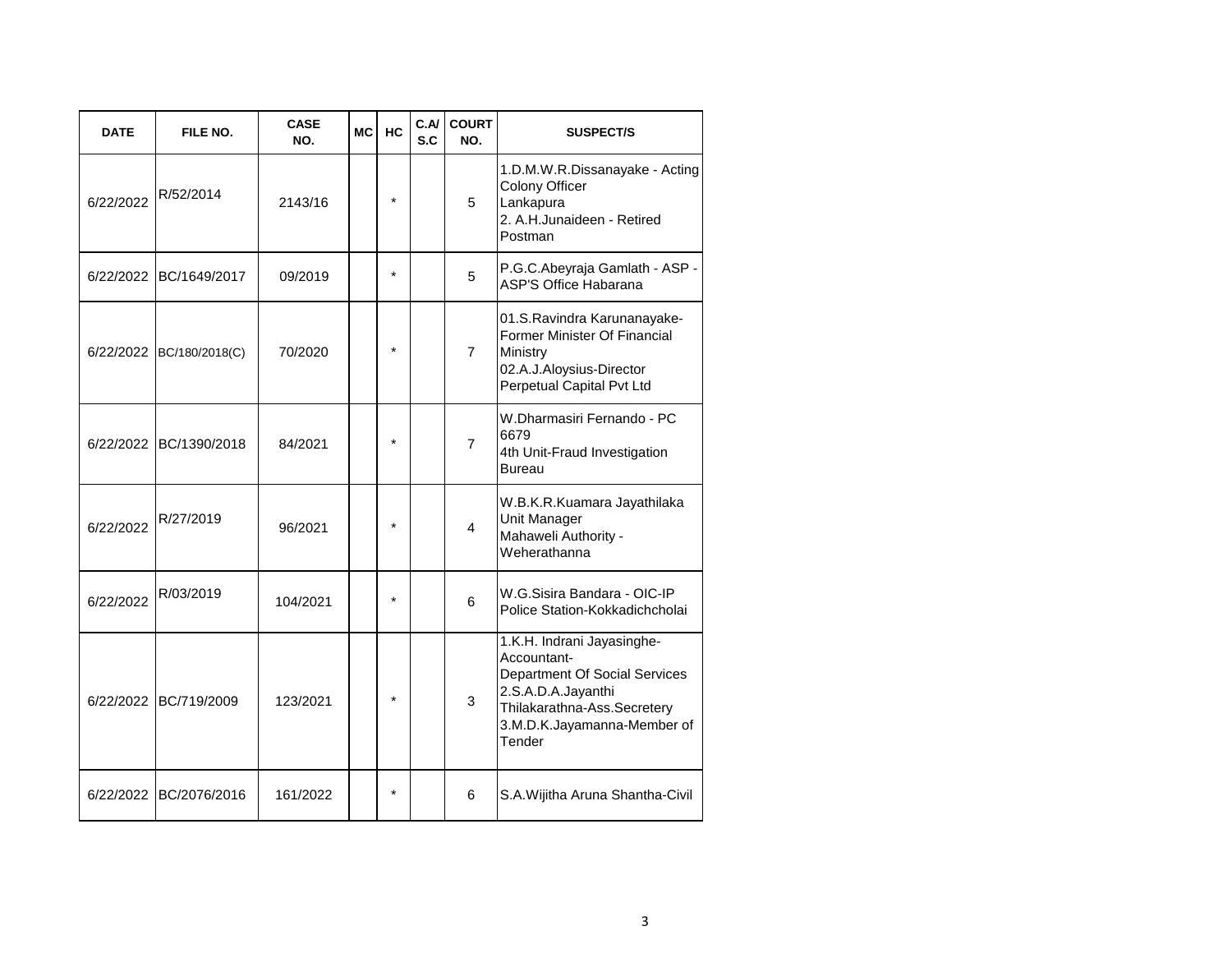| <b>DATE</b> | FILE NO.  | <b>CASE</b><br>NO. | МC | HC. | S.C | C.A/ COURT<br>NO. | <b>SUSPECT/S</b>                                          |
|-------------|-----------|--------------------|----|-----|-----|-------------------|-----------------------------------------------------------|
| 6/22/2022   | R/41/2013 | CA/HCC/0212/<br>20 |    |     | ÷   |                   | IC.L. Kasthuriarachchi - Field<br><b>Officer - Matara</b> |

| <b>DATE</b> | FILE NO.  | <b>CASE</b><br>NO. | <b>MC</b> | <b>HC</b> | C.A<br>S.C | <b>COURT</b><br>NO. | <b>SUSPECT/S</b>                                                                                                                                                                                                                  |
|-------------|-----------|--------------------|-----------|-----------|------------|---------------------|-----------------------------------------------------------------------------------------------------------------------------------------------------------------------------------------------------------------------------------|
| 6/23/2022   | R/92/2012 | 2008/14            |           | $\star$   |            | 5                   | 1. K.M.H.S. Kumara - Asst<br><b>Wildlife Ranger</b><br>2. K.P.D. Nishantha - Wildlife<br>Officer<br>3. H.P.G. Nandasena - Wildlife<br>Officer<br>4. L.T.W.J.R. Jayakody-Wildlife<br>Officer<br>Range Forest Office<br>Polonnaruwa |
| 6/23/2022   | R/50/2014 | 2138/16            |           | $\star$   |            | $\overline{7}$      | 1.B.C.N.Baddewithane - SI<br>Mawathagama Police<br>2.M.G.U.Sampath - Citizen<br>Sinhapura                                                                                                                                         |
| 6/23/2022   | R/42/2015 | 115/2021           |           | $\star$   |            | $\mathcal{P}$       | 1. M.D.U. Gunarathna - Asst.<br>Supdt of Customs<br>2. H.R.W. Wimalaweera - Supdt<br>of Customs<br>3. U.S. Wickremasingha - Supdt<br>of Customs<br>4. S.P. Jinadasa - Supdt of<br>Customs<br>Sri Lanka Customs                    |

| <b>DATE</b> | FILE NO.               | <b>CASE</b><br>NO. | MCI    | HC. | S.C | <b>C.A/ COURT</b><br>NO. | <b>SUSPECT/S</b> |
|-------------|------------------------|--------------------|--------|-----|-----|--------------------------|------------------|
|             | 6/24/2022 BC/1057/2017 | 40466/01/20        | $\ast$ |     |     |                          | S.W.Rajakaruna   |